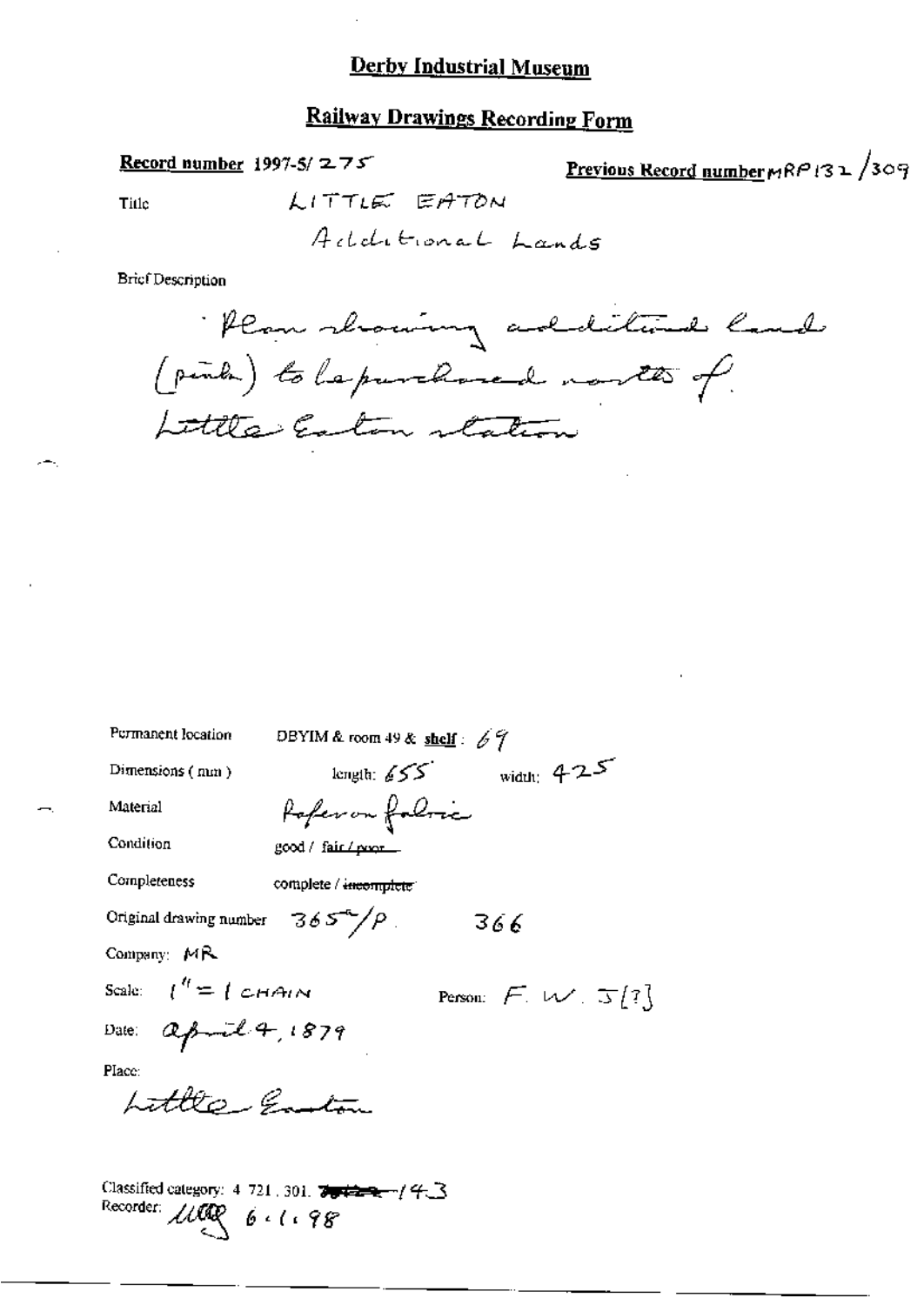#### **Railway Drawings Recording Form**

Record number 1997-5/64-5 Previous Record number 4 RP182 /7 25 Midland Railway COXBENCH Title MR CROOKS'S DRAINAGE **Brief Description** Plan of part of Ripley Branch at Cordenal

Permanent location DBYIM & room 49 & shelf:  $90$ length:  $420$  width:  $600$ Dimensions (mm) Poper in falmic Material Condition good / fair / poor -Completeness complete / incomplete ---,559 Ortginal drawing number Company: M R Scale:  $1'' = 20FET$ Person: Date: June 1909 Place: Coxhand

Classified category: 4, 721, 301. 【4-3 Recorder  $\mu$  $\mu$  30/10/1998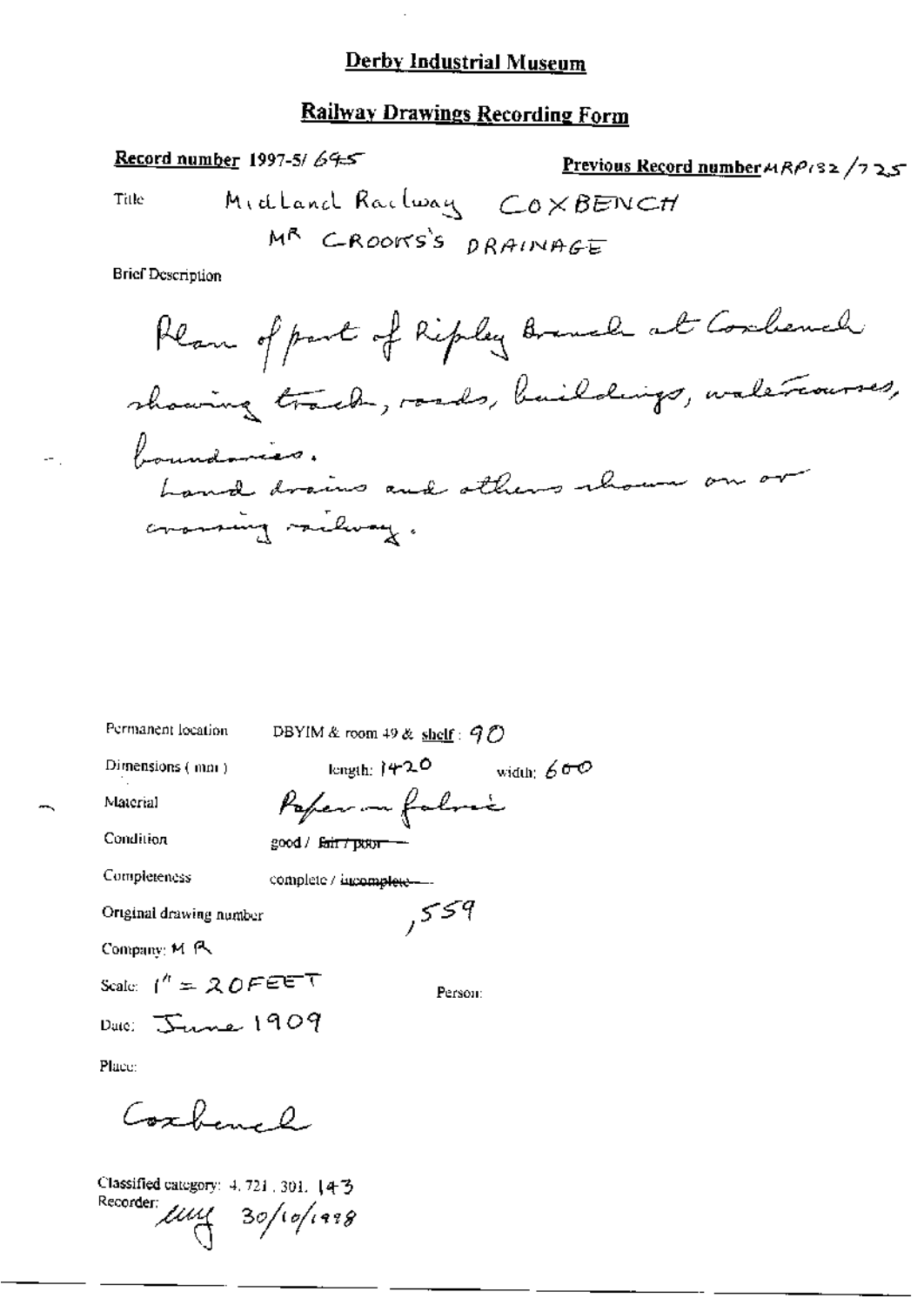#### **Railway Drawings Recording Form**

Record number 1997-5/227

Previous Record number MRP132/258

Tille

**Brief Description** 

Plan showing MR home tracks in green and the Drang Lowe's in blue, adjourned to Deuby Colliany. MR land hourday in red. Deuber Station included.

Permanent location DBYIM & room 49 & shelf:  $66$ 

Dimensions  $(mn)$ 

length:  $12-40$  width:  $430$ 

Material

Condition

Completeness

Poper nefelric good / fair7 poor

complete / incomplete

Original drawing number  $13.$ 

Company: MR

Scale:  $1'' = 1$  chain

Person:

Date:  $T_{\text{true}}/det(988)$ 

Place:

 $\frac{1}{2}$  Denly  $\frac{1}{2}$ <br> $\frac{1}{2}$  M AlcH  $\frac{1}{2}$   $\frac{1}{2}$  M b cH.

Classified category:  $4.721,301$ ,  $422 - 1$  +  $73$ Recorder: 1000 21.11.97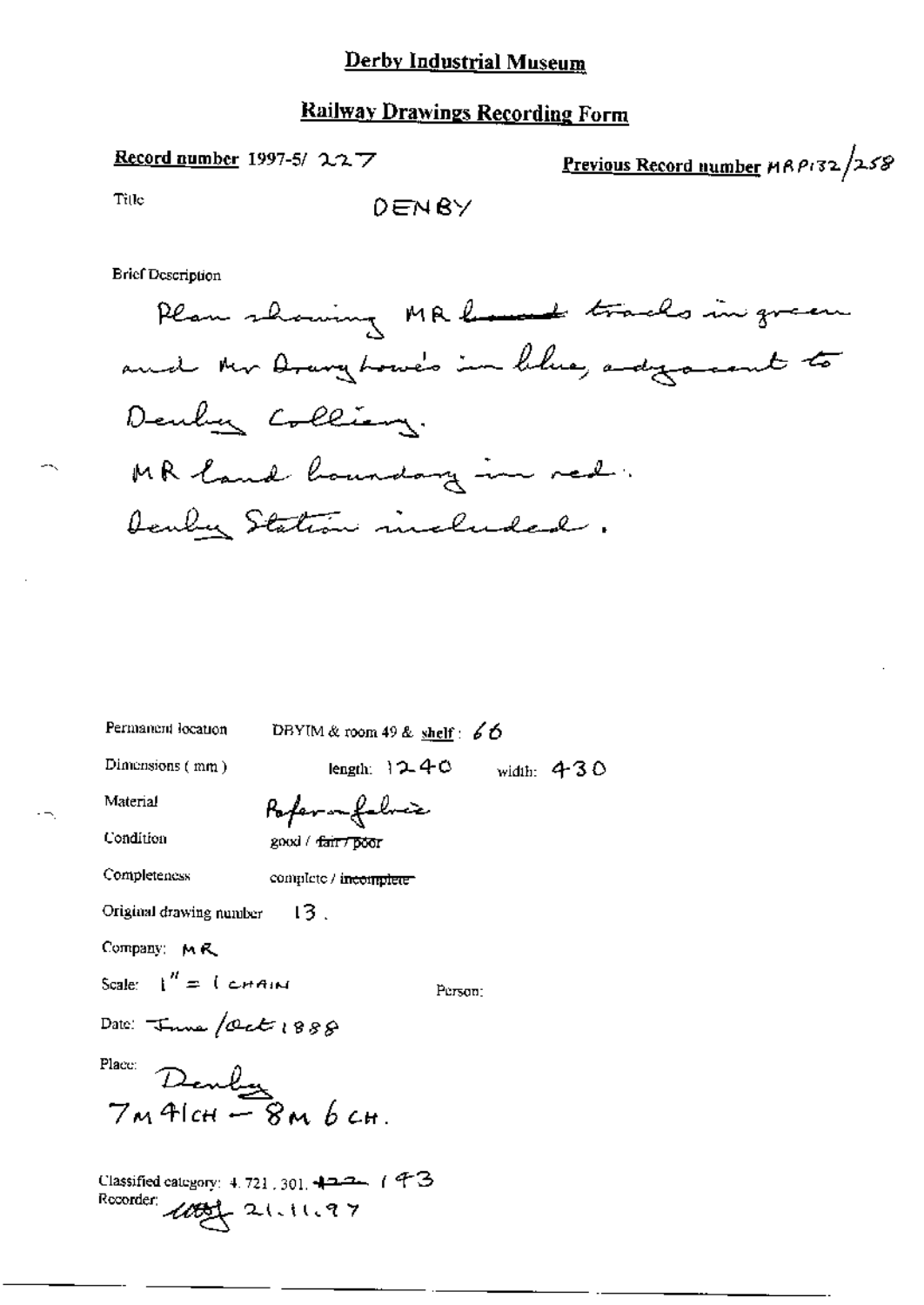# Railway Drawings Recording Form

Record number 1997-5/1105.37

Previous Record number 
$$
Hint
$$
 (80)

Title

у.

**Brief Description** 

Permanent location

DBYIM & room 49 & shelf:  $14$ 

Dunensions (mm)

length,  $530$  width:  $330$ 

Material

Condition

Completeness

Tracing folice good / feir / poor

complete / meemplefe

Original drawing number

Company: MR

Scale:  $1^{H} = 40$  Fee  $T$ 

Person<sup>.</sup>

Date:

Place:

Denly

Classified category: 4, 721, 301, 14-3-Recorder: UMG 28/4/2000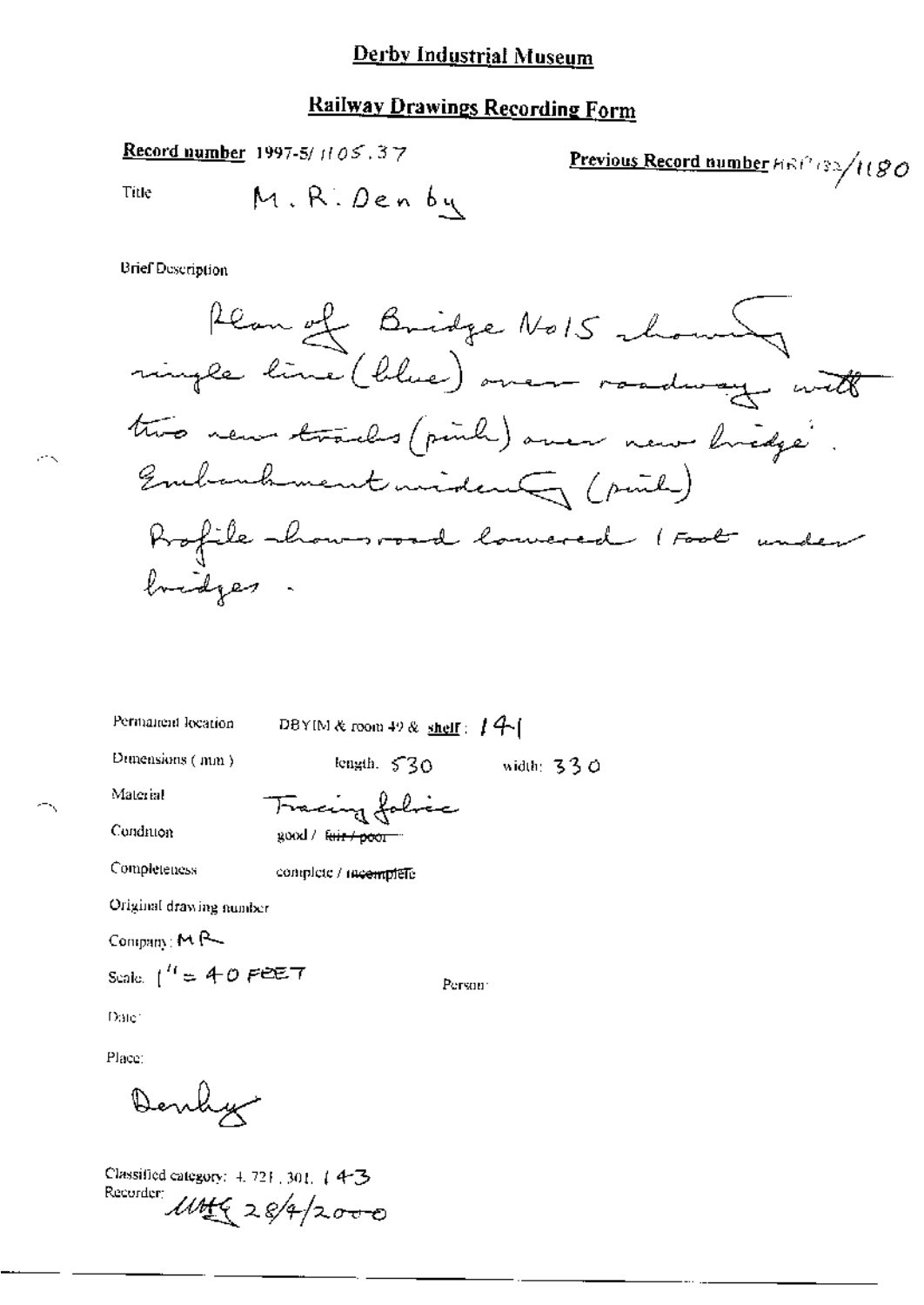# Railway Drawings Recording Form

يبدر

 $\sim$   $\sim$ 

| Record number 1997-5/1105.38<br>Previous Record number ARP 132/1180<br>$-M/R$<br>Title |
|----------------------------------------------------------------------------------------|
| DENBY<br>Brief Description Longutud in al Section from Kilburn Station towards Denby.  |
| Scation showing gradient up from Killen                                                |
| Station over Bridge 15 and part Denby South<br>5.8                                     |
| Marhad - Superseded                                                                    |
|                                                                                        |
|                                                                                        |
| Permanent location<br>- 14-1<br>DBYIM & room $49 \& \text{ shell}$ :                   |
| Dimensions (mm)<br>length: $-110$<br>width: $435$                                      |
| Material<br>Poper                                                                      |
| Condition<br>good / fair+poor )                                                        |
| Completeness<br>complete / meemplete -                                                 |
| Ortgraal drawing number                                                                |
| Company:                                                                               |
| Scale: $HOR/Z$ $H'S$ $IUT$ $PQ = T$<br>$VERT$ $H'S$ $AQ$ $PQ = T$<br>Person: C. J M    |
| Date: 1 Oct 1898                                                                       |
| Place:                                                                                 |
|                                                                                        |
| Classified category: 4.721, 301, 143<br>1146628/4/2000<br>Recorder:                    |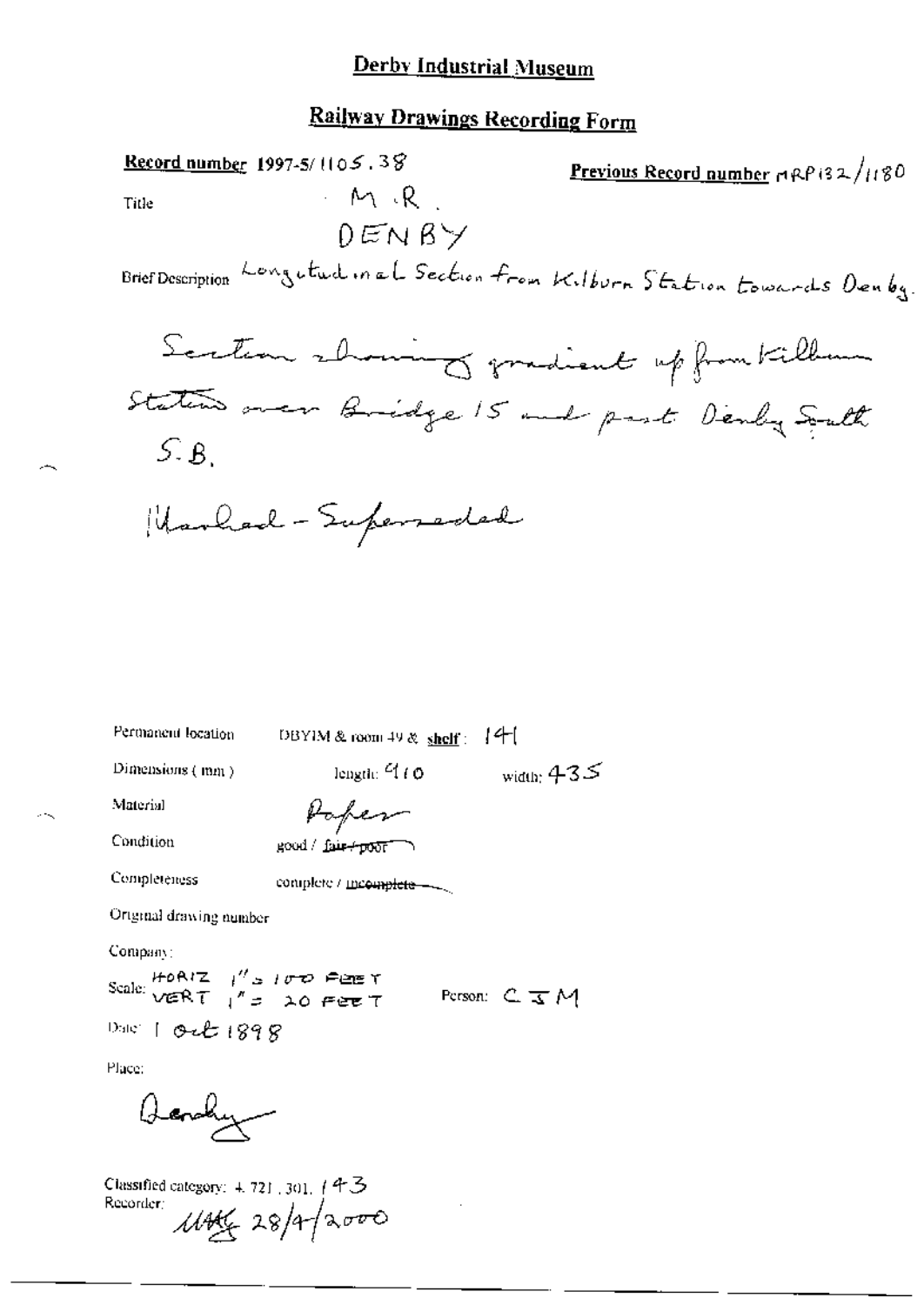#### **Railway Drawings Recording Form**

Record number 1997-5/1/05.40

Previous Record number  $\frac{\mu}{R}$  (32/1180)

t.

Title

MR  $0 \in N$ RY

**Brief Description** 

|          | Plan of traces with sidings |  |  |
|----------|-----------------------------|--|--|
| $\tau$ ? |                             |  |  |

Permanent location

DBYIM & room 49 & shelf:  $/9$   $/$ 

length:  $975$  width;  $585$ 

Dimensions (mm)

Material

Condition

fafer good / fa<del>ir 4poor</del>

Completeness

complete / incomplete

Original drawing number

Company:

Scale:  $\frac{1}{2}$  /  $\frac{1}{2}$  /  $\frac{1}{2}$  /  $\frac{1}{2}$  $0.08$  10/1/1898

Place.

Denby

Classified category: 4-721, 301, 143 Recorder  $11 \times 8/4/2000$ 

Person:  $C \mathcal{I} M$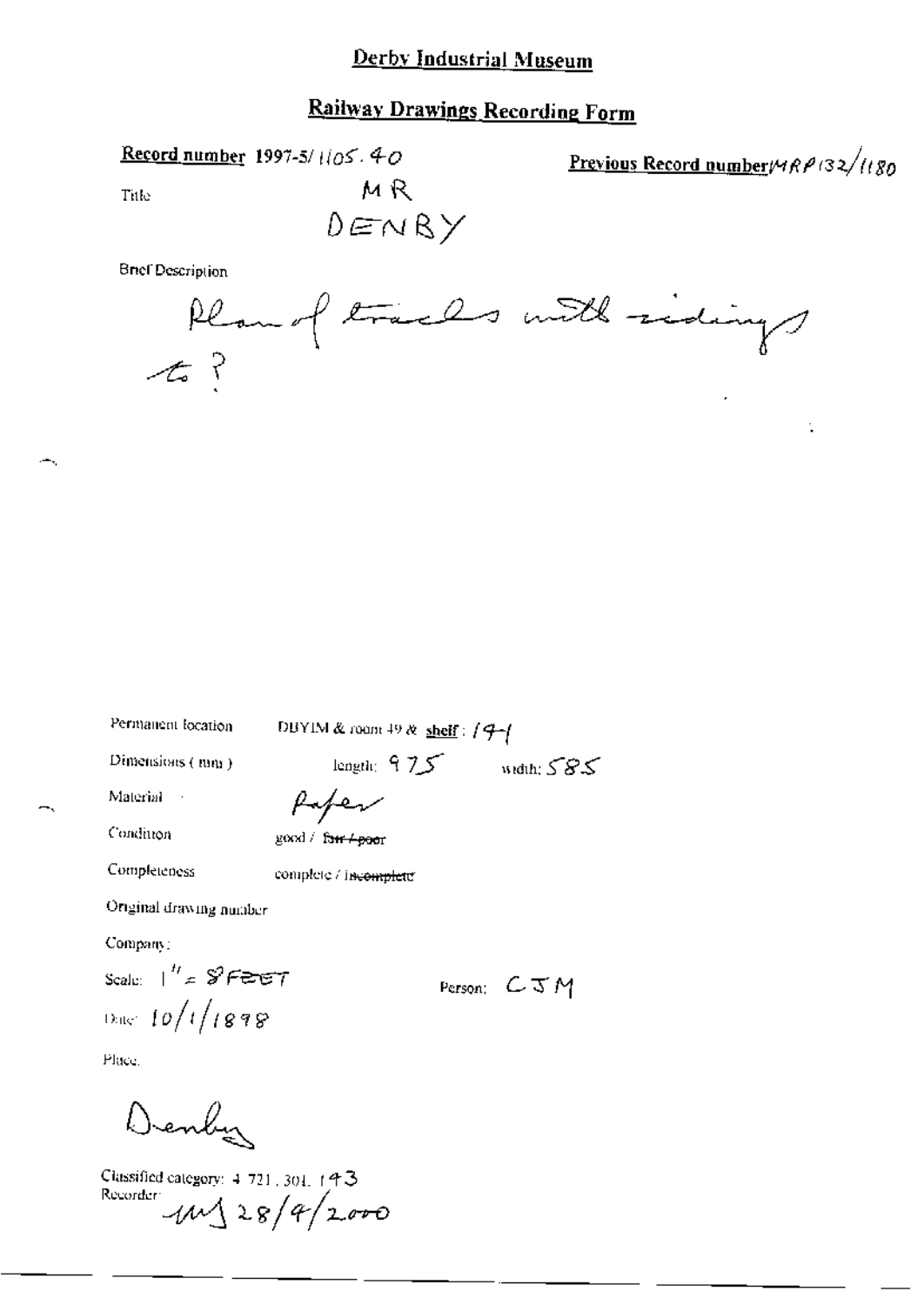# Railway Drawings Recording Form

## Record number 1997-5/34.3

Previous Record number MRP132/387

Title

 $\overline{a}$ 

**Brief Description** 

| Permanent location                                                                               | DBYIM & room $49$ & shelf: 7.3         |                                 |
|--------------------------------------------------------------------------------------------------|----------------------------------------|---------------------------------|
| Dimensions (mm)                                                                                  | length: $(19.5)$                       | width: $330$                    |
| Material                                                                                         | Paferon folice                         |                                 |
| Condition                                                                                        | good / <del>fair / poxtr -</del>       |                                 |
| Completeness                                                                                     | complete / i <del>ncomplete -</del>    |                                 |
|                                                                                                  | Original drawing number $91^46$ , 544- |                                 |
| Company: MR                                                                                      |                                        |                                 |
| Scale: $1'' = 2 \text{cmains}$                                                                   |                                        | Person: $\beta \iota \vee \rho$ |
| Date: $C_{\mathcal{F}}(2, 12, 1875)$                                                             |                                        |                                 |
| Place:<br>Denby                                                                                  |                                        |                                 |
| Classified category: $4/721$ , $301$ , $\overline{49222}$ $/4\sqrt{3}$<br>Recorder: Util 10/2/98 |                                        |                                 |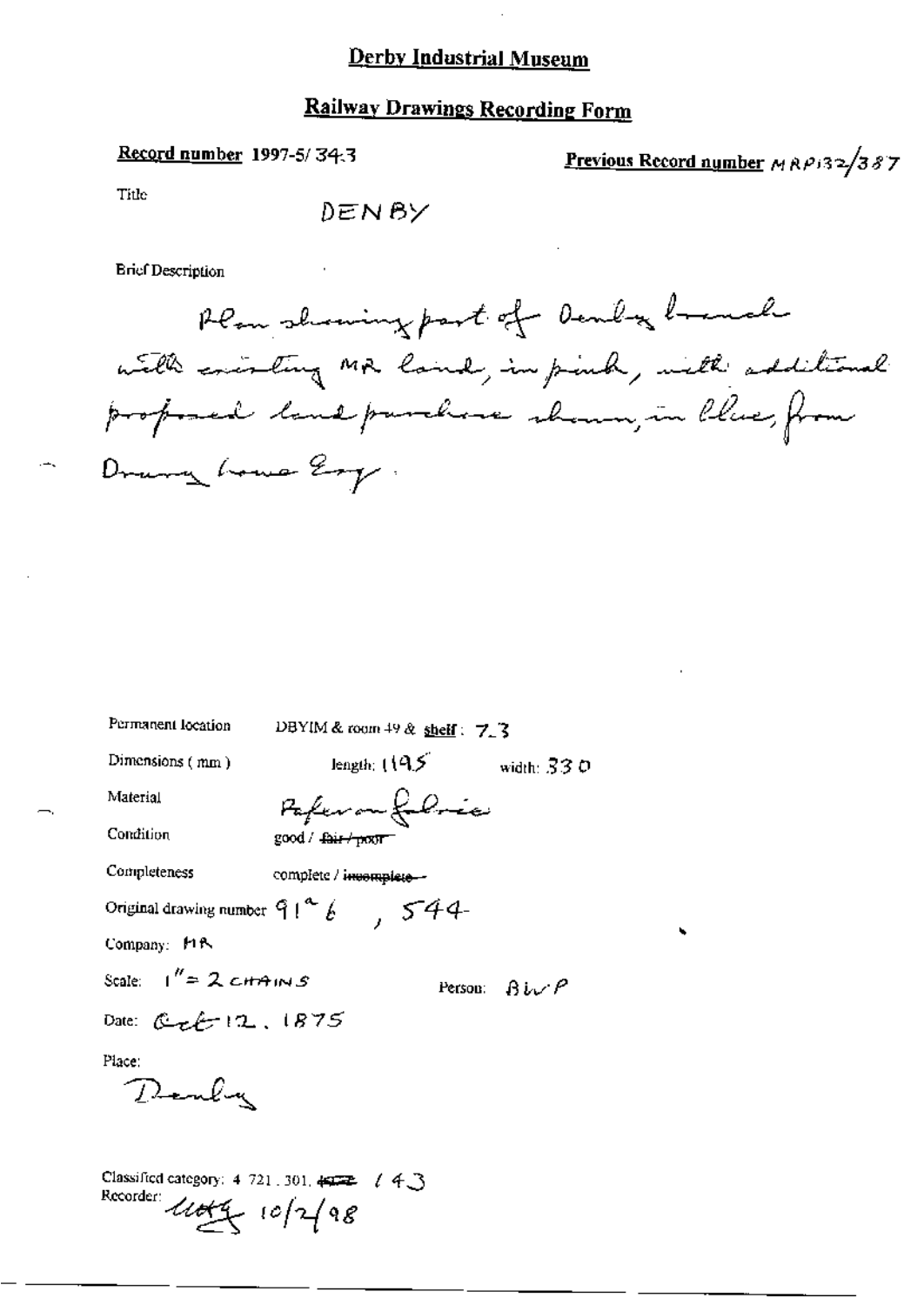# **Railway Drawings Recording Form**

Record number 1997-5/749.1

Previous Record number  $MRP132/g35$ 

Title

**Brief Description** 

 $\omega_{\rm 0}$ 

| Permanent location                     | DBYIM & room 49 & shelf: $96$ |                                           |
|----------------------------------------|-------------------------------|-------------------------------------------|
| Dimensions (mm)                        | length: $\cancel{SSO}$        | width: $4 - 85$                           |
| Material                               | fafer on folice               |                                           |
| Condition                              | good / <del>fair / poor</del> |                                           |
| Completeness                           | complete / incomplete         |                                           |
| Original drawing number                | , 271                         |                                           |
| Company: $M$ $(2)$                     |                               |                                           |
| Scale: $\int'' 1$ $c$ $H$ $\theta$ $N$ |                               | Person: $C$ $\overline{J}$ $\overline{O}$ |
| Date: April 1884                       |                               |                                           |
| Place:                                 |                               |                                           |

Marchan

Classified category: 4.721, 301, 14-3 Recorder;  $145/1999$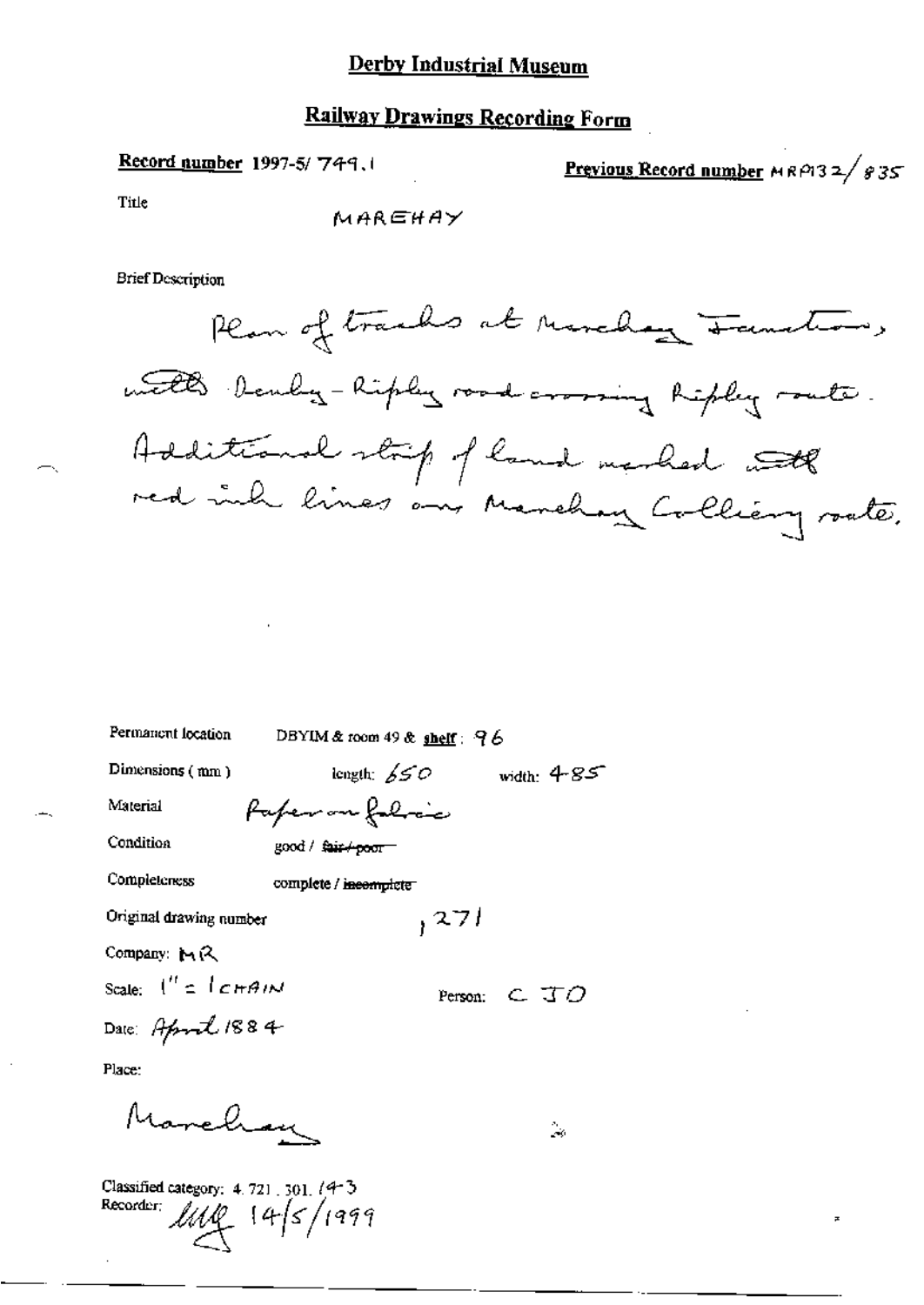#### **Railway Drawings Recording Form**

Record number 1997-5/74-9.2

Previous Record number  $MRP132/835$ 

Title

Brief Description

flam showing land averyword for Morelian Colliance Branch at Morchan Junction.

Permanent location

DBYIM & room 49 & shelf:  $96$ 

Person:

width:  $295$ 

Dimensions (mm)

length:  $350$ 

Material

Condition

Tracing follows good / fait / poor

Completeness

complete / incomplete

Original drawing number

Company: M.R-

Scale:  $\int_0^{\pi} = 2cHAnsc$ 

Date: 13 June 1883

Place:

Marchay

Classified category: 4, 721, 301. (4-3 Recorder: 11049 19/5/1999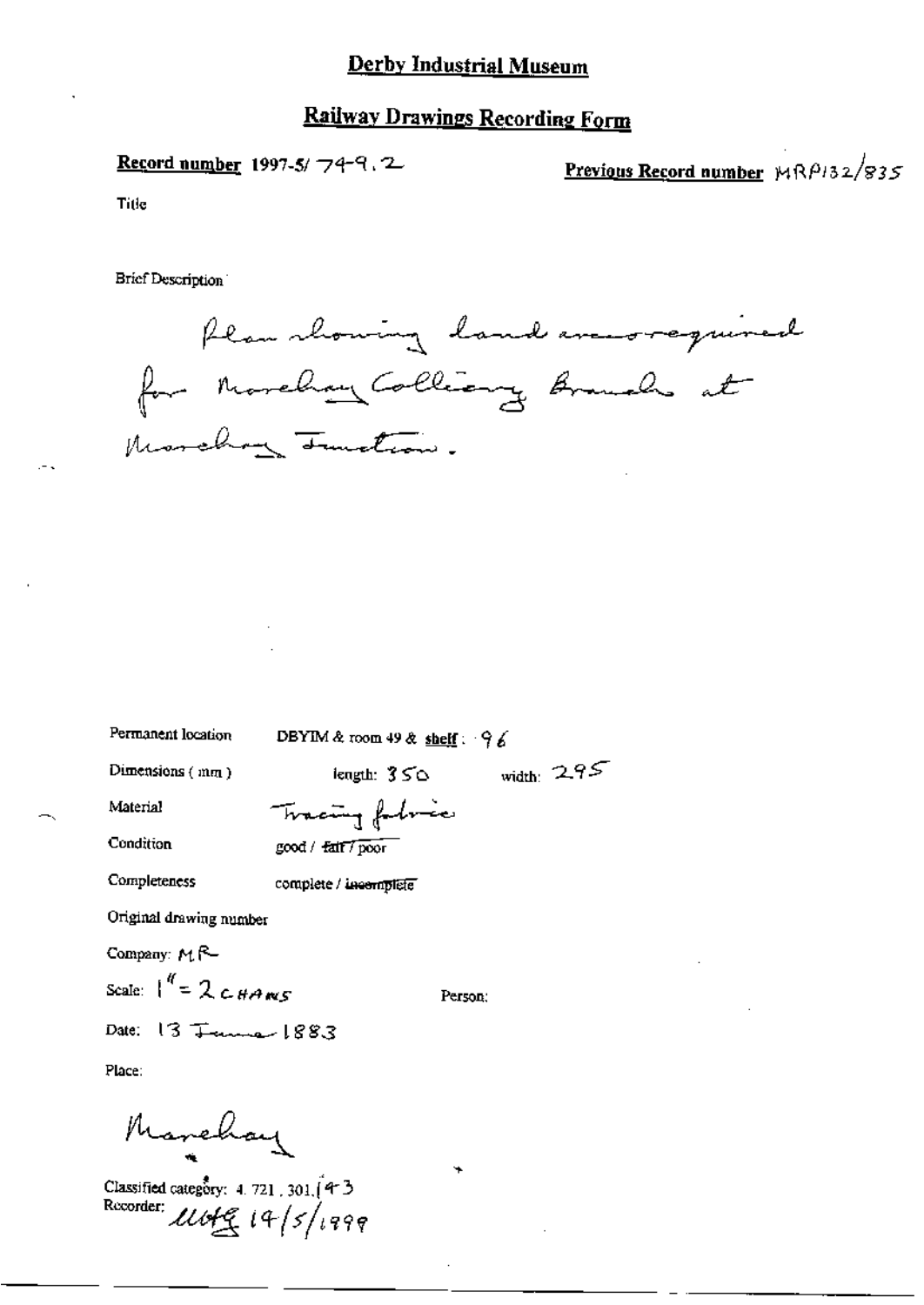#### **Railway Drawings Recording Form**

Record number 1997-5/ $749.3$ 

Previous Record number  $MAP132/835$ 

Title

**Brief Description** 



Permanent location

## DBYIM & room 49 & shelf:  $\frac{dS}{dS}$  0291  $\frac{B}{dS}$  0290  $\frac{C}{dS}$  6310

Person:

Dimensions  $(mn)$ 

length:  $250$  width:  $205$ 

Material

Peper

complete / incomplete-

Condition

Completeness

good / fair + peer-

Original drawing number

Company:

Scale:

Date: June 12, 1883

Place:

Marchay

Classified category: 4.721.301. + 9 3 Recorder: ULL 19/5/1999